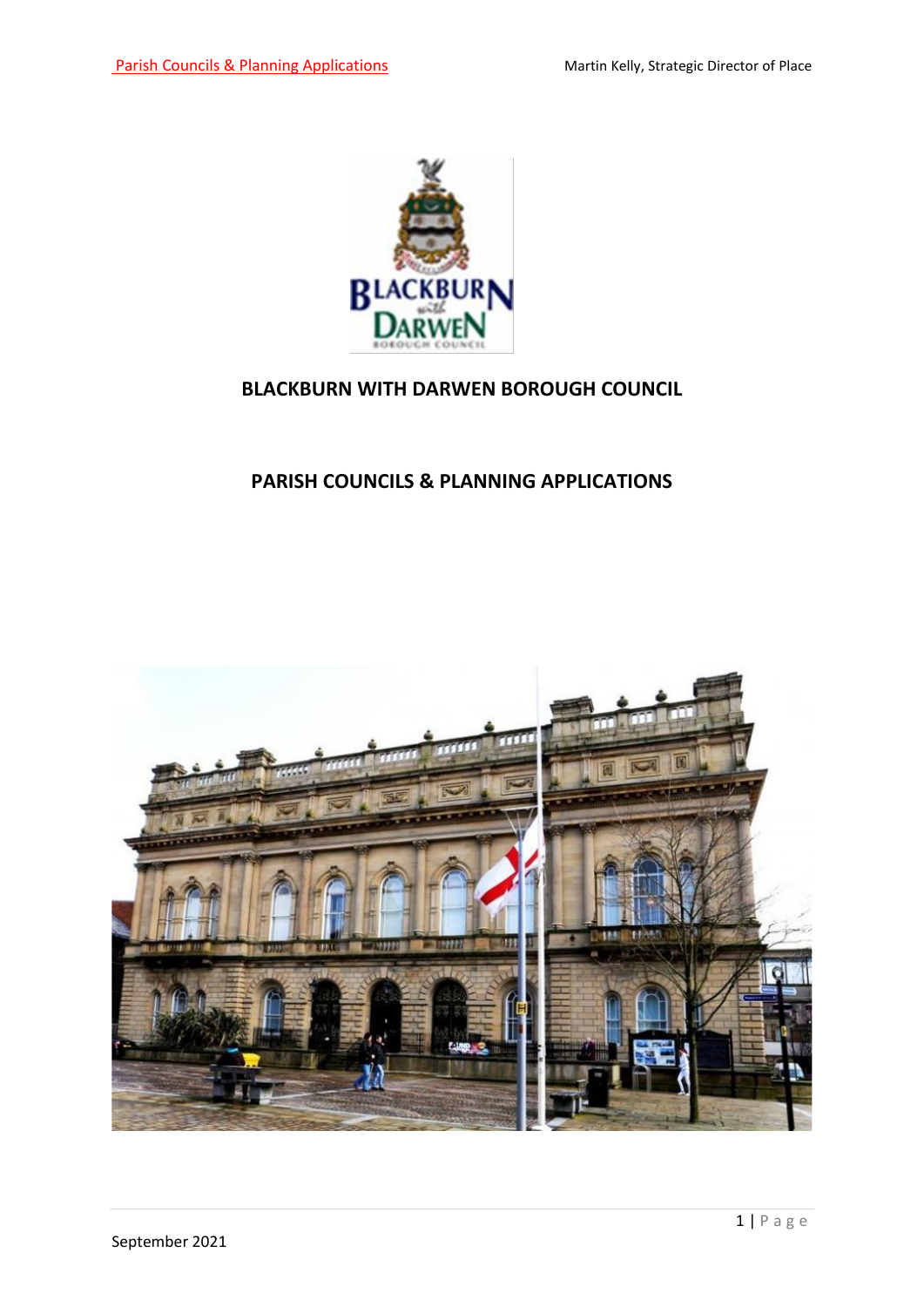# **1. Background**

Parish Councils are keen that notice is taken of their representations about planning applications in their area, and that they receive enough information about them.

This document:

- $\triangleright$  Sets out the role of Parish Councils in the planning application process
- $\triangleright$  Shows how the Council's practice compares with legislative requirements
- $\triangleright$  Considers procedures for good communication with Parish Councils on planning applications.

In this document the term "Parish Council" is also used to include Town Council for the sake of simplicity.

#### **2. Role & Status of Parish Councils**

Parish Councils are sometimes under the impression that local planning authority is obliged to consult with them in relation to planning applications. This is not true. Article 13 of the Town & Country Planning (General Development Procedure) Order 2015, which is the current law on the position, requires the local planning authority to **inform** the Parish Council of applications.

Briefly, the law is as follows:

*That if so requested by a Parish Council the local planning authority must notify the Parish Council of any relevant planning application or any alteration to an application accepted by the authority. A relevant application is an application relating to land in the parish. The Parish Council must notify the local planning authority in writing of the descriptions of applications of which they wish to be notified. The local planning authority must then notify the Parish Council either by sending a copy of the application or indicating the nature and extent of the development. That notification should be in writing. They must also notify the Parish Council of alterations, either by sending a copy or informing the Council in writing of its general effect, unless the local planning authority consider the alteration trivial. – Schedule 1, paragraph 8 to the Town & Country Planning Act 1990 as amended.* 

The Parish Council must notify a local planning authority that has given them information on an application or alteration, that they propose to make representations about the manner in which it should be decided. They are obliged to make such representations to the local planning authority within 21 days of the notification to the Parish Council of the application.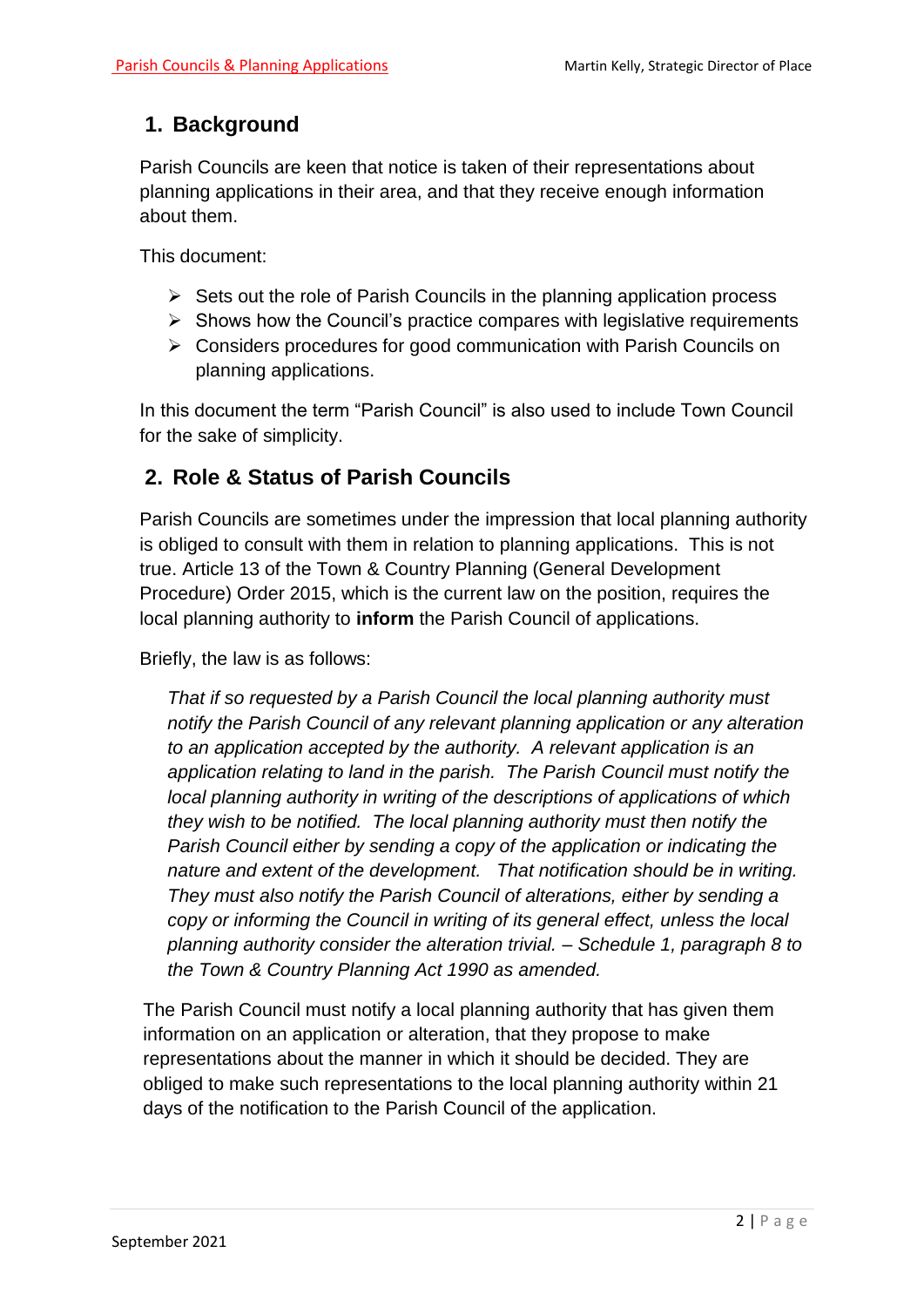The local planning authority must not determine any application in respect of which a Parish Council is required to be given information before the **first to occur** of:

- $\triangleright$  Notification that no representations are to be made
- $\triangleright$  Receipt of representations
- $\triangleright$  Or the 21 day period

The authority must take into account the representations received by the Parish Council.

The requirements in law therefore are for notification to the Parish Council and to take the representations into account. This is not quite the same as consultation which takes place with, for example, the highway authority, Environment Agency, Historic England, and others. The process is not the same because the responsibilities of the Parish Council are not of the same type.

A local planning authority must take into account the representations of the Parish Councils. However, that does not mean that the local planning authority will necessarily decide an application as the Parish Council have indicated they feel it should be decided. This is for several reasons:

- The local planning authority is **only** entitled to take into account planning related matters. The comments of Parish Councils are sometimes not on planning issues.
- $\triangleright$  The local planning authority will receive advice from their professional officers on how the application should be dealt with. A Parish Council does not usually receive such professional advice.
- $\triangleright$  The local planning authority must take into account the representations of others apart from the Parish Council, especially the observations of the consultees, both the statutory/non-statutory consultees, as well as the neighbours of the developments, and the applicant, etc. The Parish Council does not have information on the content of these other representations.

Whilst the representations of the Parish Councils are important and appreciated they are not necessarily entitled to any more weight than any other representations e.g neighbours, and indeed will be given less weight than the observations of the statutory consultees. For example, a consultation response from the highways officer on an application may not have any adverse comment on the proposed access for a particular development affecting a highway. The Parish Council may take the view that the access is dangerous. Members of the planning authority may question their officers about such a difference in opinion, but the highway authority's view should normally stand, because if there is an appeal to the Planning Inspectorate, the Council must be able to support the reasons for refusal in its decision.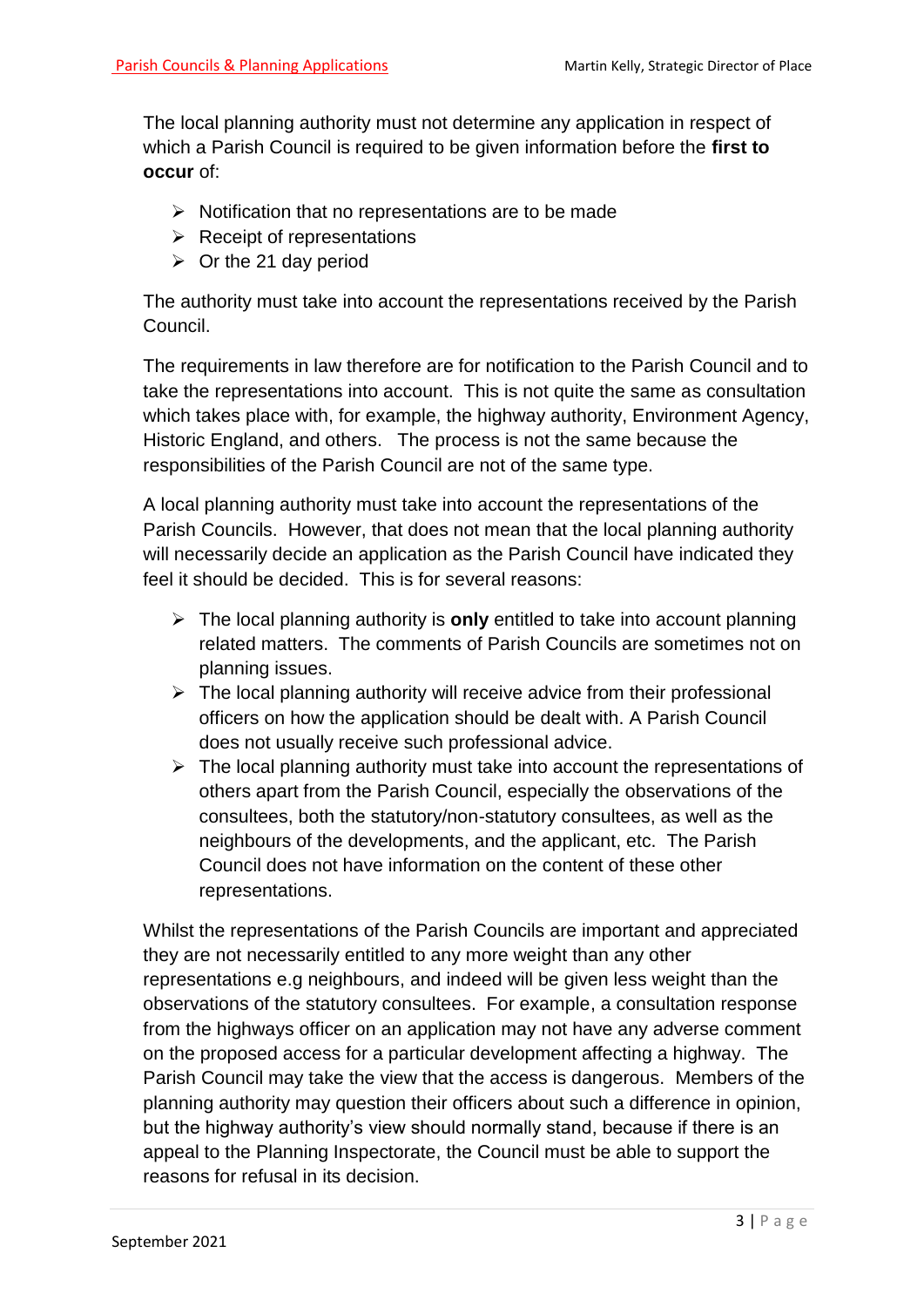This does not mean that the local planning authority do not take into account Parish Council representations, however they have to balance the comments with all the other representations received, and they have restrictions on the way in which they entitled by law to deal with applications because they must not take into account non-planning related matters.

# **3. Alterations to applications**

It is not possible to re-notify the Parish Council of every amendment. Each time a re-notification is carried out the decision is put back by 2 to 3 weeks, and the authority only has 8 weeks, in most cases, to determine an application, unless an extension of time is agreed by the applicant. Most amendments are made in response to representations from Parish Councils, neighbours, and consultees, and are minor in nature or represent a positive response to the comments made.

There is no precise definition in the Procedure Order of what is a "minor" amendment, and you cannot be specific as each proposal will be different taking into account the particular circumstances of each case.

For example, an amendment includes a re-siting or changes to windows to overcome objections raised by the Parish Council or a neighbour, even though this might otherwise be regarded as significant, provided it does not increase any adverse effect on the neighbours or introduce new impacts of a different kind which the public have not been able to comment upon.

All amendments are subject to a 14 day consultation.

# **4. The form of Parish Council representations**

If Parish Council's representations are to carry weight they need firstly to be clearly expressed. Advice aimed at avoiding common problems is as follows:

Do not send the views of individual Parish Councillors, either as a list (possibly containing conflicting points), or as a clutch of separate letters. The Parish Council must form a corporate view.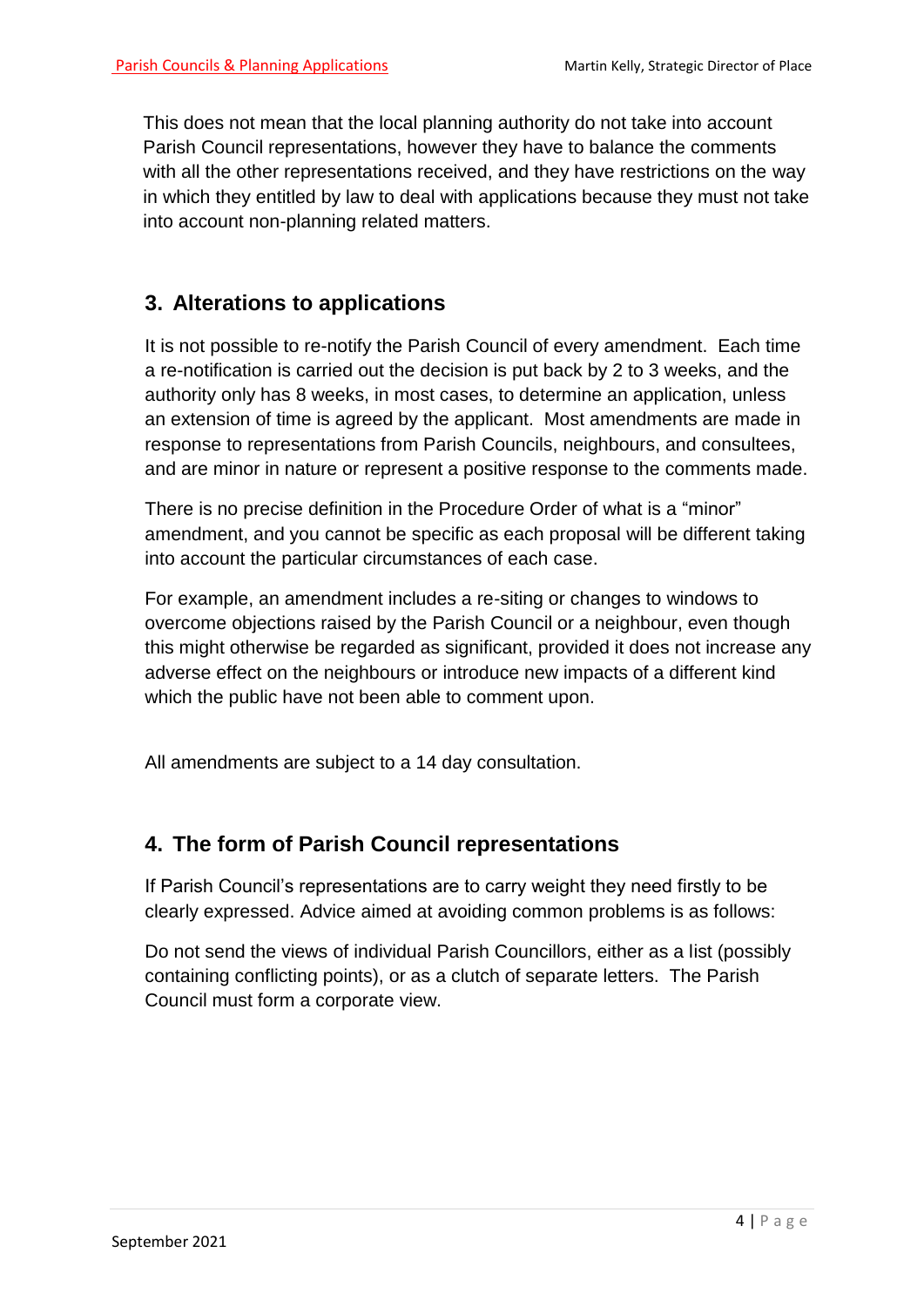# **Application Procedures and Parish Councils**

| <b>Stage</b>                  | <b>Legal Requirement</b>                                                                    | <b>Blackburn With Darwen</b>                                                                                                                                                                                                                                                                                                                                                                                                                                                                                                                                                        |
|-------------------------------|---------------------------------------------------------------------------------------------|-------------------------------------------------------------------------------------------------------------------------------------------------------------------------------------------------------------------------------------------------------------------------------------------------------------------------------------------------------------------------------------------------------------------------------------------------------------------------------------------------------------------------------------------------------------------------------------|
|                               |                                                                                             | <b>Council Practice</b>                                                                                                                                                                                                                                                                                                                                                                                                                                                                                                                                                             |
| <b>Receipt of application</b> | Notify Parish Council of<br>every application in its<br>area. Allow 21 days for<br>response | Notify Parish Council of ev<br>every application in its<br>area - via email with link<br>to planning online explorer<br>for application form, plans<br>etc. Allow 21 days for<br>response <sup>®</sup>                                                                                                                                                                                                                                                                                                                                                                              |
| <b>Amendments</b>             | <b>Notify Parish Council of</b><br>alterations unless they are<br>"trivial"                 | <b>Comply with legal</b><br>requirement                                                                                                                                                                                                                                                                                                                                                                                                                                                                                                                                             |
| <b>Delegation of Decision</b> |                                                                                             | <b>Under the Scheme of</b><br>Delegation approved 1 <sup>st</sup><br>October 2015, if Parish<br>Council has objected and<br>the proposal has not been<br>resolved by amendment or<br>condition, application<br>referred to Chair of<br><b>Planning &amp; Highways</b><br>Committee to determine<br>whether it needs to go to<br><b>Committee. If Parish</b><br>Council wish for<br>application to be<br>determined by Committee<br>it must ask its Ward<br>Councillor to request it<br>under the Ward Member<br><b>Referral Scheme within</b><br>the 21 day consultation<br>period. |
| Determination                 | Take into account the<br><b>Parish Council's</b><br>representations.                        | Parish Council's<br>representations are taken<br>into account when<br>decisions are made by the<br><b>Head of Service, and are</b><br>set out in the written<br>delegated officer reports,<br>or within the reports<br>presented to Committee.<br>No weight can be afforded<br>to representations which<br>are not related to material<br>considerations.                                                                                                                                                                                                                           |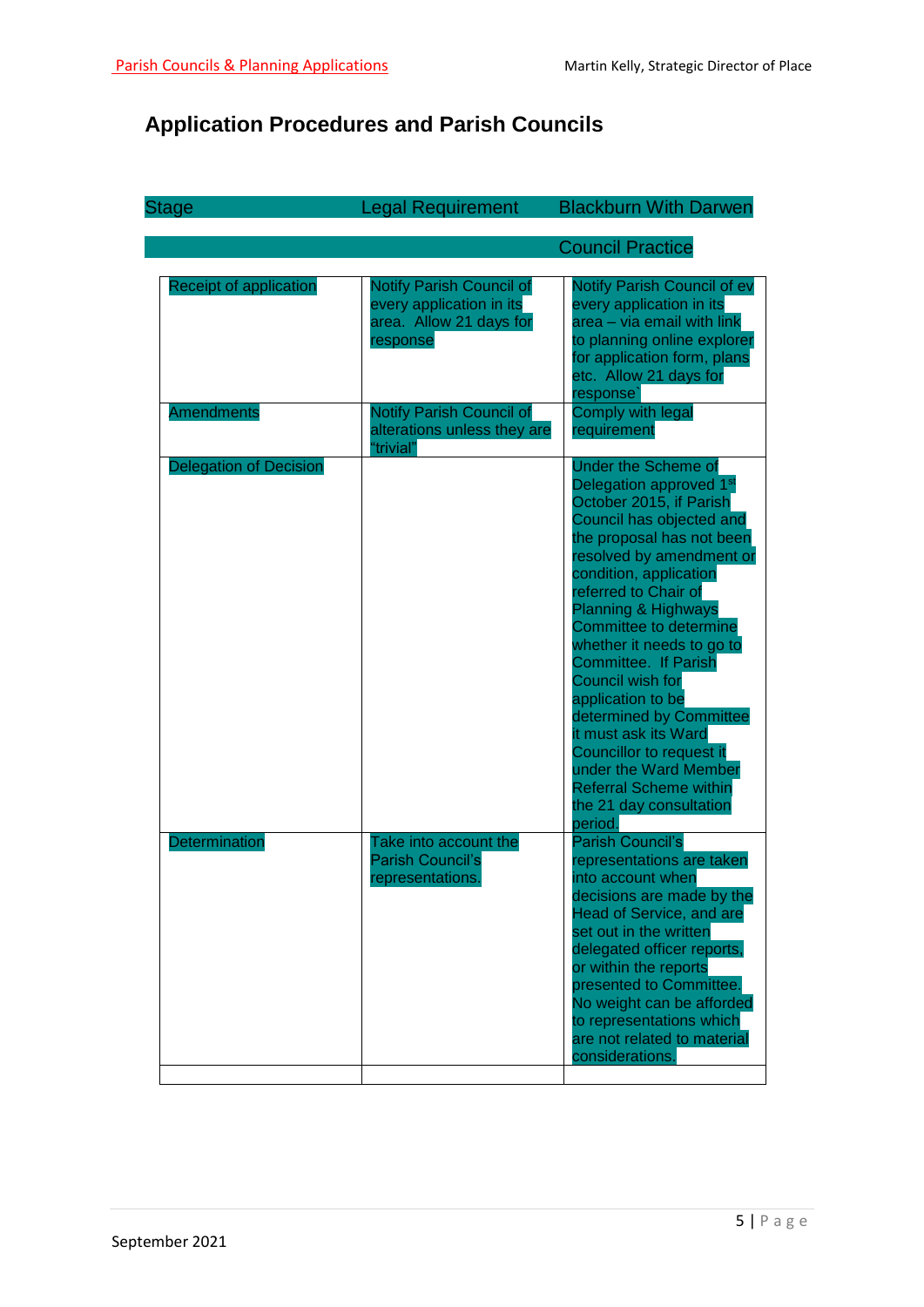#### **5. What are planning considerations?**

Representations on a planning application can only be taken into account if they relate to material planning considerations.

These do **not** include:

- $\triangleright$  The fact that development has already begun (people can carry out development at their own risk before getting planning permission, and the Council has to judge the development on its own merits);
- $\triangleright$  The fact that an applicant has carried out unauthorised development in the past;
- $\triangleright$  "Trade objections" from potential competitors e.g. another newsagent objecting to another newsagents opening up, or an existing hot food takeaway objecting to a new one.
- $\triangleright$  Moral objections e.g. against betting shops, lottery kiosks or amusement arcades;
- $\triangleright$  The belief that an application is submitted by an owner with the intention of selling the property at an enhanced value;
- $\triangleright$  The loss of an attractive private view;
- $\triangleright$  The fear that an objector's house or property might be devalued:
- $\triangleright$  The fact that the applicant does not own the land to which the application relates – this can be overcome by agreement with the landowner;
- $\triangleright$  The fact that an objector is a tenant of land where development is proposed – the owner of the land can terminate the tenancy whether or not he/she carries out the development, and any consequences are therefore unrelated to the application;
- $\triangleright$  Allegations that a proposal might affect private rights e.g. restrictive covenants, property maintenance, ownership and private rights of way disputes, boundary disputes – these considerations are legal matters on which objectors should consult their own solicitor or advisor, as Council officers will not be able to advise on such issues. A common example is party boundary issues which are covered under the Party Wall Act.
- $\triangleright$  Arguments of a personal kind relating to the circumstances of the applicant.

The National Planning Policy Framework (NPPF) advises that:

"*Planning law requires that applications for planning permission must be determined in accordance with the development plan, unless material considerations indicate otherwise.*"

Planning considerations are:

- $\triangleright$  The NPPF
- ▶ Blackburn With Darwen Borough Council's Core Strategy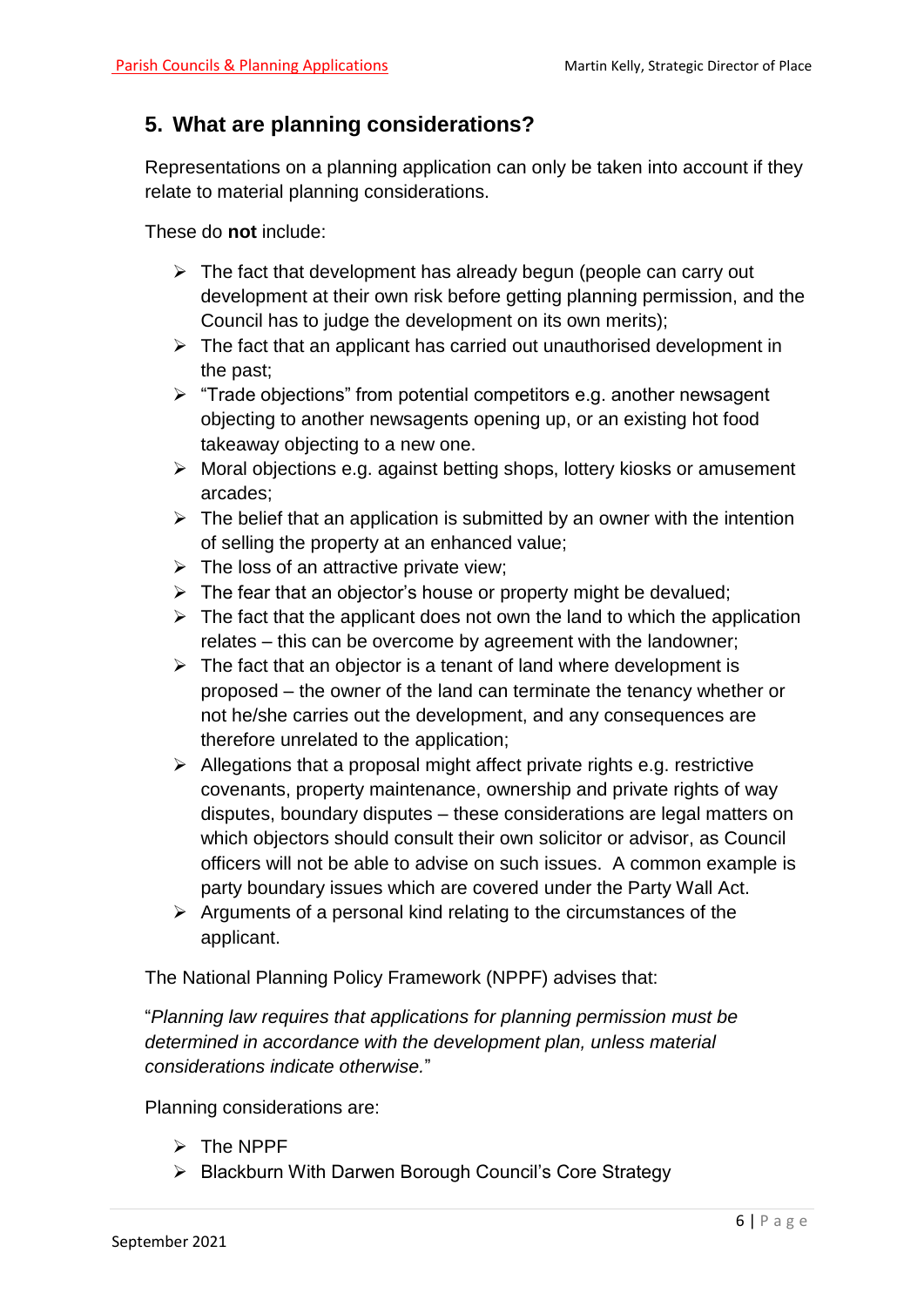- ▶ Blackburn With Darwen Borough Council's Local Plan Part 2, "Site Allocations & Development Management Policies"
- Government Planning Policy Guidance and Circulars
- $\triangleright$  The Council's Supplementary Planning documents and guidance
- $\triangleright$  The environmental qualities of the surrounding area or the visual character of a street – scale, design, and materials of buildings and the landscaping of a site.
- $\triangleright$  The amenity and privacy of dwellings
- $\triangleright$  The character of an area in other senses noise, dust, air quality, and other forms of pollution
- $\triangleright$  Road safety access, car parking and traffic generation
- $\triangleright$  Public services e.g. drainage

If a Parish Council is unsure whether their comment is a planning matter it is better to include it – provided you are aware that it may not be possible to take it into account.

Not all Parish Councillors fully appreciate the relationship between the local planning authority and the applicant. It is the applicant, not the Council, that decides what proposal to submit, the Council then has to determine that application on its own merits, whatever other form it would prefer the application to take.

The Council has in most cases 8 weeks from the date of submission to determine the application (unless an extension of time has been agreed) before the applicant gains a right of appeal.

The applicant has a right of appeal to the Secretary of State if his application is refused, or conditions are imposed which he/she does not agree with.

The Council cannot refuse an application unless it can out forward good reasons that could be supported at appeal. If it acts unreasonably, then it may have to pay costs.

If an objection can be overcome by imposing a condition, that is the appropriate course of action rather than refusal.

The Council can only take into account either opposition to, or support for, a proposal, however many people express that opposition or support, in so far as it is based on material planning considerations. It is the merits of the application in those terms, not the weight of public opinion, which leads to the decision.